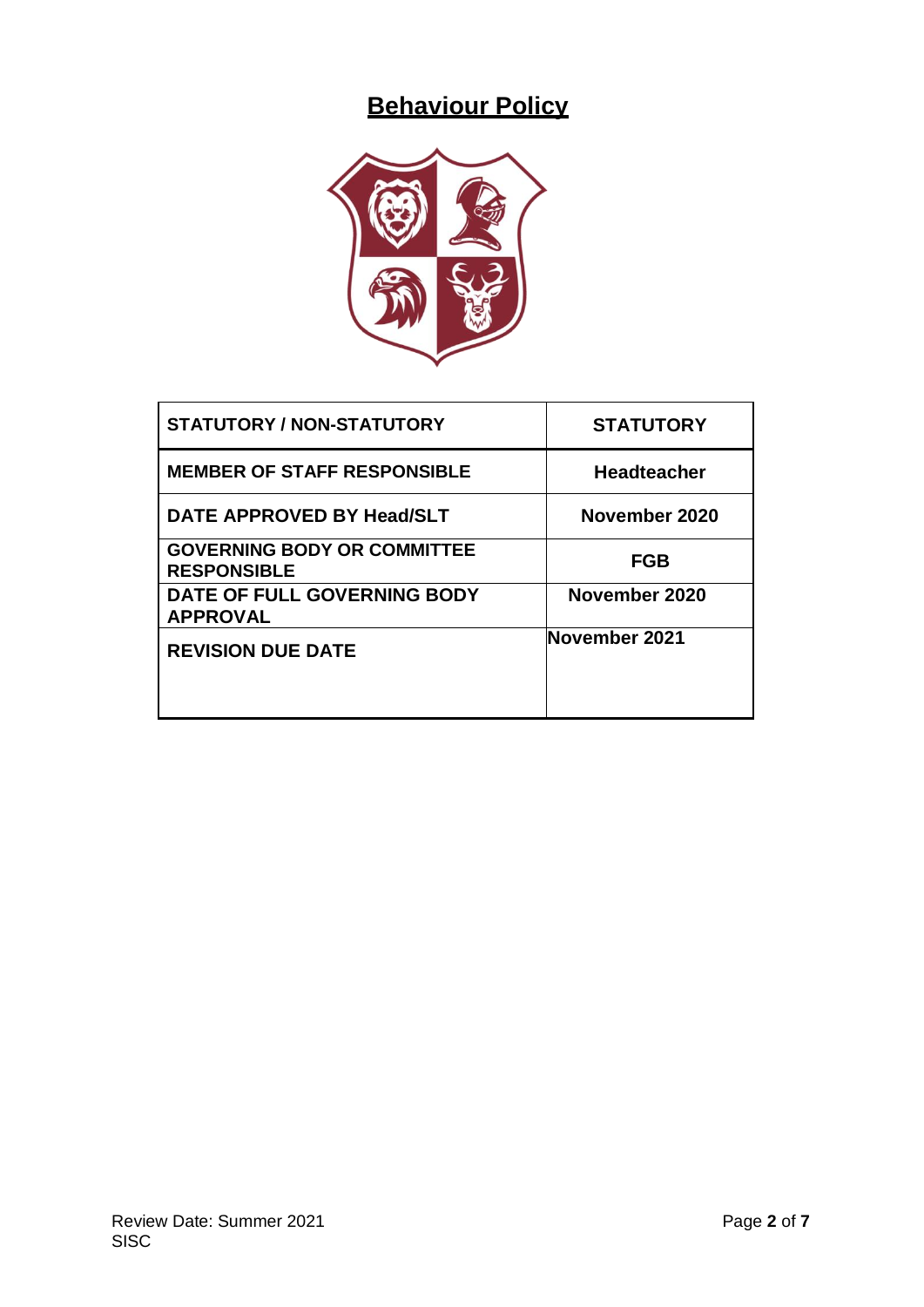# **Rationale and Circulation:**

- 1.1 Noadswood School is committed to creating an environment where exemplary behaviour is at the heart of productive learning. Everyone is expected to maintain the highest standards of personal conduct, to accept responsibility for their behaviour and encourage others to do the same. Our behaviour policy guides all colleagues to teach and model self-discipline and regulation rather than simply compliance. It echoes our core values with a heavy emphasis on ready, respectful and safe behaviour, a partnership approach to managing poor conduct and dynamic interventions that support staff and learners.
- 1.2 This policy is addressed to all colleagues, all pupils and parents/carers. It also applies to the wider school community. A copy of this policy can be found on the school website and in the information for prospective parents and parents will be reminded of this on an annual basis. This policy will be reviewed every 2 years.

This policy can be made available in large print or other accessible format if required.

# **2 Aim of the Policy:**

• To create a culture of exceptionally good behaviour: Fit for learning, fit for life in school and in the wider community.

• To ensure that all learners are treated fairly, shown respect and to promote good relationships.

• To help learners take control over their behaviour and be responsible for the consequences of it.

• To build a community which values kindness, care, good humour, good temper, obedience in the interests of mutual respect and empathy for others.

- To promote community cohesion through improved relationships.
- To ensure that excellent behaviour is a minimum expectation for all.

#### 2.1 To this end, all colleagues will promote and model:

- $\triangleright$  Self- discipline and self-regulation
- $\triangleright$  An emphasis across the school on being: ready, respectful, safe in all we do
- $\triangleright$  Kindness, mutual respect, regard for authority and positive relationships above all
- $\triangleright$  Equality and fairness of treatment for all
- Consistency of response to all behaviours including restorative follow up as well as sanctions for poor behaviours
- $\triangleright$  Early intervention to support those who are struggling
- $\triangleright$  A safe environment; free from disruption, violence, bullying and any form of harassment
- $\triangleright$  Positive and resilient relationships with ALL parents and carers to develop a shared approach to resolving and restoring relationships, and an approach that gives up on no one.
- $\triangleright$  A culture of praise, reward, giving our first attention to what we want to see and consistent encouragement so that all pupils can achieve.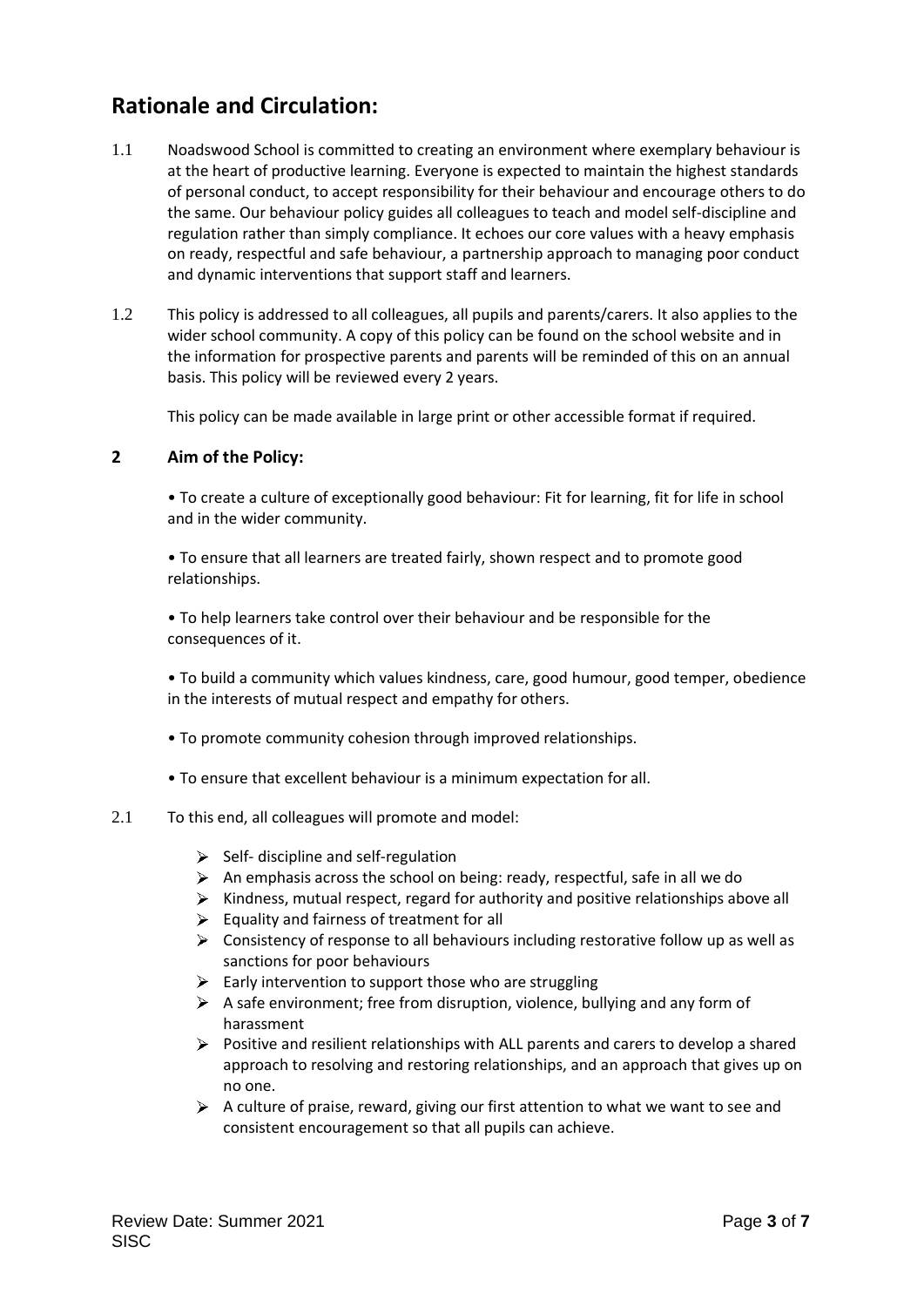2.2 This policy takes account of the school's public sector equality duty set out in section 149 of the Equality Act 2010, and therefore of all those pupils with protected characteristics.

# **3 Scope of the policy:**

<span id="page-2-0"></span>3.1 The Governors and the Headteacher intend that the school expectations, rewards and sanctions captured in this policy shall also, in appropriate circumstances, be capable of regulating the conduct of pupils when they are away from school premises and outside of the jurisdiction of the school, for example during evenings, weekends, online and during holidays. This will normally be where the conduct in question could have repercussions for the orderly running of the school, affects the welfare of a member or members of the school community or a member of the public, or which brings the school into disrepute. This follows the guidance from the DfE entitled, '

# **4 Conduct:**

- 4.1 The school expects that all learners and adults will:
	- 4.1.1 Take responsibility for their own behaviour and for their social and learning environment
	- 4.1.2 be polite and helpful to all members of the school community and to visitors
	- 4.1.3 Not become involved in negative, uncooperative, aggressive or bullying behaviours
	- 4.1.4 Strive to seek positive resolution and restoration when things do go wrong, as well as adhering to sanctions/disciplinary policies.
	- 4.1.5 Maintain these standards during off site visits and while on the way to and from the school and at all other times associated with the school.
	- 4.1.6 Encourage the promotion of our culture of kindness, a growth mindset, praise and seeking the best, first, in all we say and all we do.

# **5 Rewarding our ethos of kindness and excellent behaviours for learning:**

5.1 A school ethos of kindness, a growth mindset and encouragement is central to our expectations for excellent behaviour. Rewards are an integral means of upholding these expectations. They are motivating for all to realise that desirable behaviour, self awareness and responsibility to self and others is valued above all. Integral to our system of rewards through ePraise is an emphasis on praise, both informal and formal to individuals and groups. Alongside this is informing parents/carers regularly on their child's desired behaviour by phone call, postcard and email.

# **6 Consistency in practice:**

- 6.1 All adults will strive for consistency in practice to reinforce our expectations for excellent behaviour explored and reiterated in our Professional Development programme, and captured in our: Teaching and Learning Policy and our Expectations of our School document.
- 6.2 This will include:
	- Consistent language around being ready, respectful and safe for learning and around giving our first attention to the good we expect to see.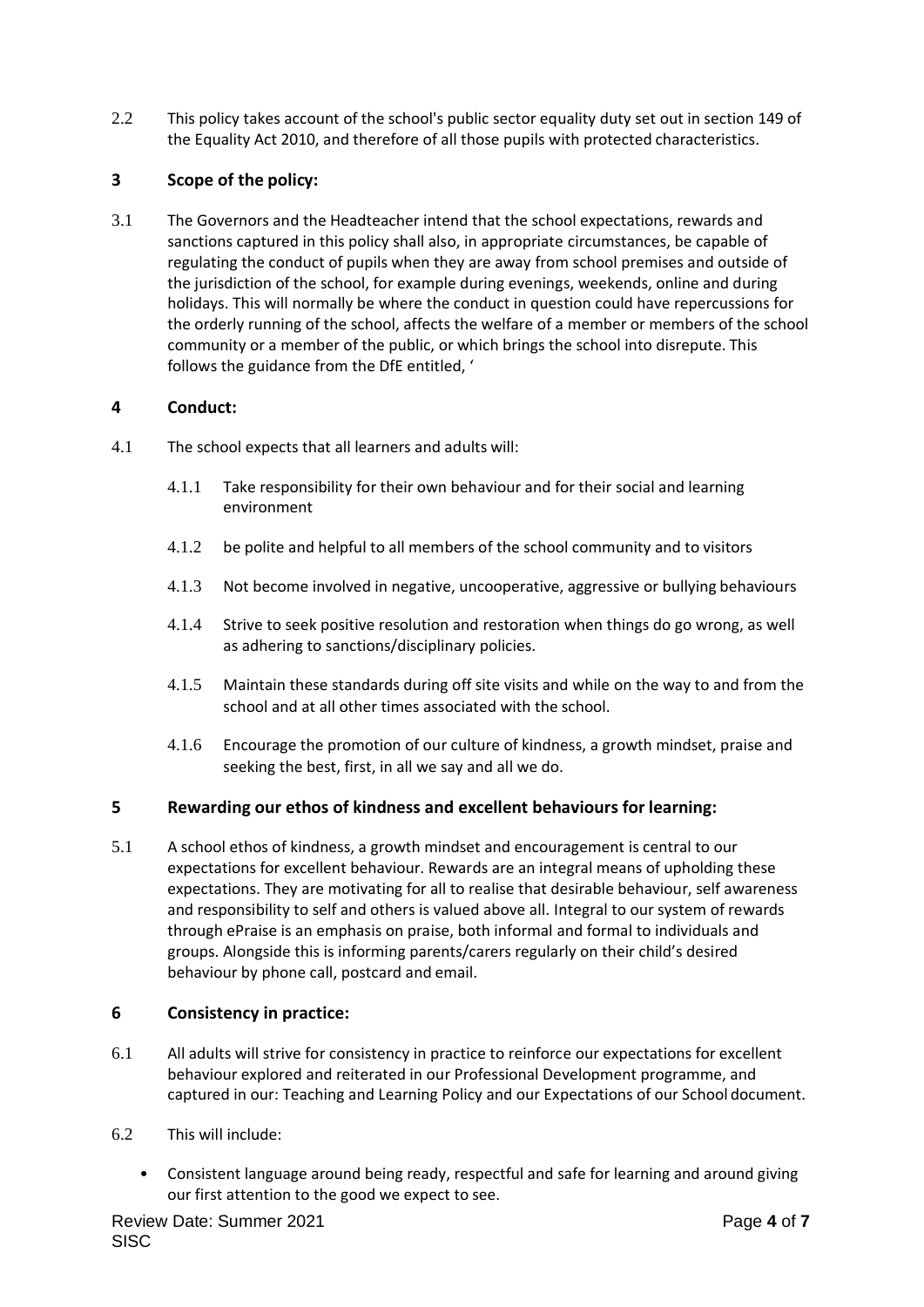- Consistent follow up: Adults won't pass problems 'up the line', until they have taken responsibility for behaviour interventions themselves, and made parental/carer contact first. Then they will seek support at departmental/House or SLT level.
- Consistent positive reinforcement: Adults will have routine procedures for reinforcing, encouraging and celebrating excellent behaviour.
- Consistent consequences: Defined, agreed and applied at the classroom level as well as making use of our established structures for more serious behaviours.
- Consistent, simple rules/agreements/expectations referencing appropriate behaviour will be clear for all pupils.
- Consistent respect will be modelled from all adults: Even in the face of disrespectful learners.
- Consistent models of emotional control: Emotional restraint will be modelled by all adults as well as taught and expected.
- Consistently reinforced rituals and routines for excellent behaviour around the site: In classrooms, around the site, at reception.
- Consistent environment: The environment will increasingly reflect core values and show pupils demonstrating these.

#### **7 Consistency when met with poor behaviour:**

- 7.1 All adults and pupils understand that the use of sanctions must be reasonable and proportionate to the circumstances of the case and that account must be taken of individual pupil needs in determining the appropriate use of such sanctions, including the pupil's age, any special educational needs, welfare needs or disability, and any religious observances affecting the pupil. Accounts will be taken, in writing, either by the pupil and witnesses or scribed by adults, of significant issues of behaviour not in line with our expectations, bullying or other issues of concern, and consulted before decisions about sanctions are taken.
- 7.2 The school has the following range of disciplinary sanctions that may be implemented as appropriate:
	- 7.2.1 Detentions at lunch, break or after school
	- 7.2.2 Withdrawal from normal timetabled classes into isolation within other lessons, or the internal withdrawal room, depending on the seriousness of the incident
	- 7.2.3 Exclusion from school.
	- 7.2.4 Use of report cards to monitor adherence to the school's expectations of ready, respectful and safe behaviour.
- 7.3 Parents/carers will be given 24 hours notice of detentions outside of school hours, and will be spoken to in person prior to any exclusion or placement in the internal withdrawal room.
- 7.4 In all cases of misconduct, including those outside of the school, the Headteacher, the Deputy Headteacher or the Designated Safeguarding Leads will consider whether the police or the local authority Inclusion team should be consulted and notified. The police will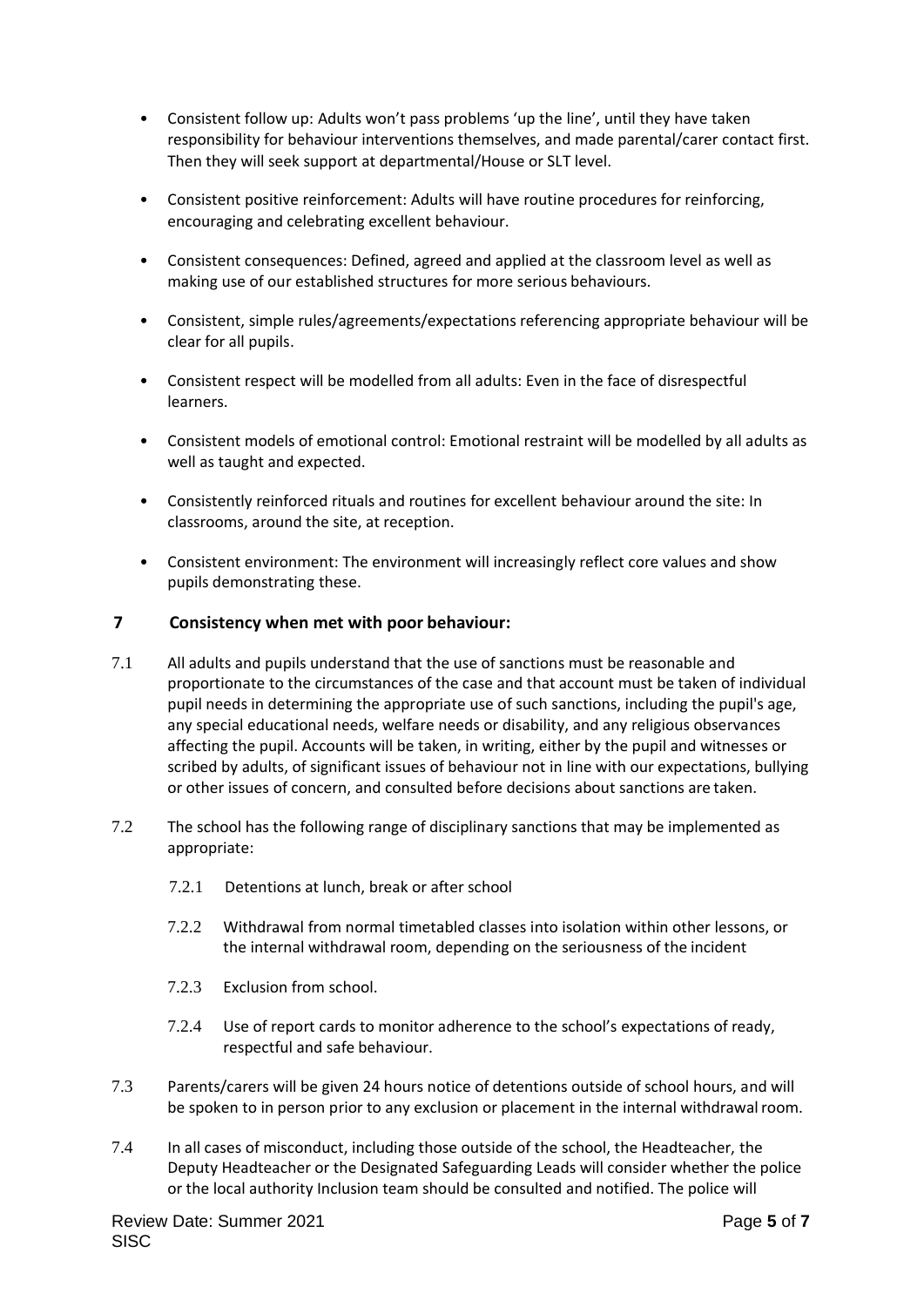always be informed where the pupil's behaviour is criminal or poses a serious threat to a member of the school or member of the public.

7.5 Where behavioural issues suggest that a child is suffering or is likely to suffer harm, the school's child protection and safeguarding procedures will be followed.

#### **8 Exclusions:**

- 8.1 The school will follow county and government guidance (DfE September 2017) on exclusions, and will operate according to the principles of fairness and clarity of process.
- 8.2 Exclusions can take the form of:
	- 8.2.1 Fixed term exclusions;
	- 8.2.2 Permanent exclusion;
- 8.3 The school's policy on exclusions also applies to serious breaches of school discipline occurring outside of the school as set out in clause [3.1 a](#page-2-0)bove. Please see the school's separate exclusions policy.
- 8.4 The following exclusions will be reviewed by the governing body:
	- 8.4.1 All permanent exclusions;
	- 8.4.2 Fixed term exclusions that would result in a pupil being excluded for more than fifteen school days in any one term;
	- 8.4.3 Fixed term exclusions that would result in a pupil missing a public examination.

#### **9 Malicious allegations against peers or against staff:**

9.1 Should a pupil make an allegation against a peer or a member of staff that is shown to have been invented or malicious, the Headteacher will consider whether to take disciplinary action in accordance with this policy and will also follow the appropriate safeguarding policy.

#### **10 Use of reasonable force:**

- 10.1 Any use of force by staff will be reasonable, proportionate and lawful. Reasonable force will be used in accordance with the DfE guidance July 2013 and only when immediately necessary and for the minimum time necessary to prevent a pupil from doing or continuing to do any of the following:
	- committing a criminal offence
	- injuring themselves or others
	- causing damage to property, including their own
	- engaging in any behaviour prejudicial to good order and discipline at the school or among any of its pupils, whether that behaviour occurs in a classroom or elsewhere.
- 10.2 Where restraint is used by staff, this is recorded in writing and the pupil's parents/carers will be informed about serious incidents involving the use of force. Force is never used as a form of punishment. See also the school's separate policy on the use of physical restraint.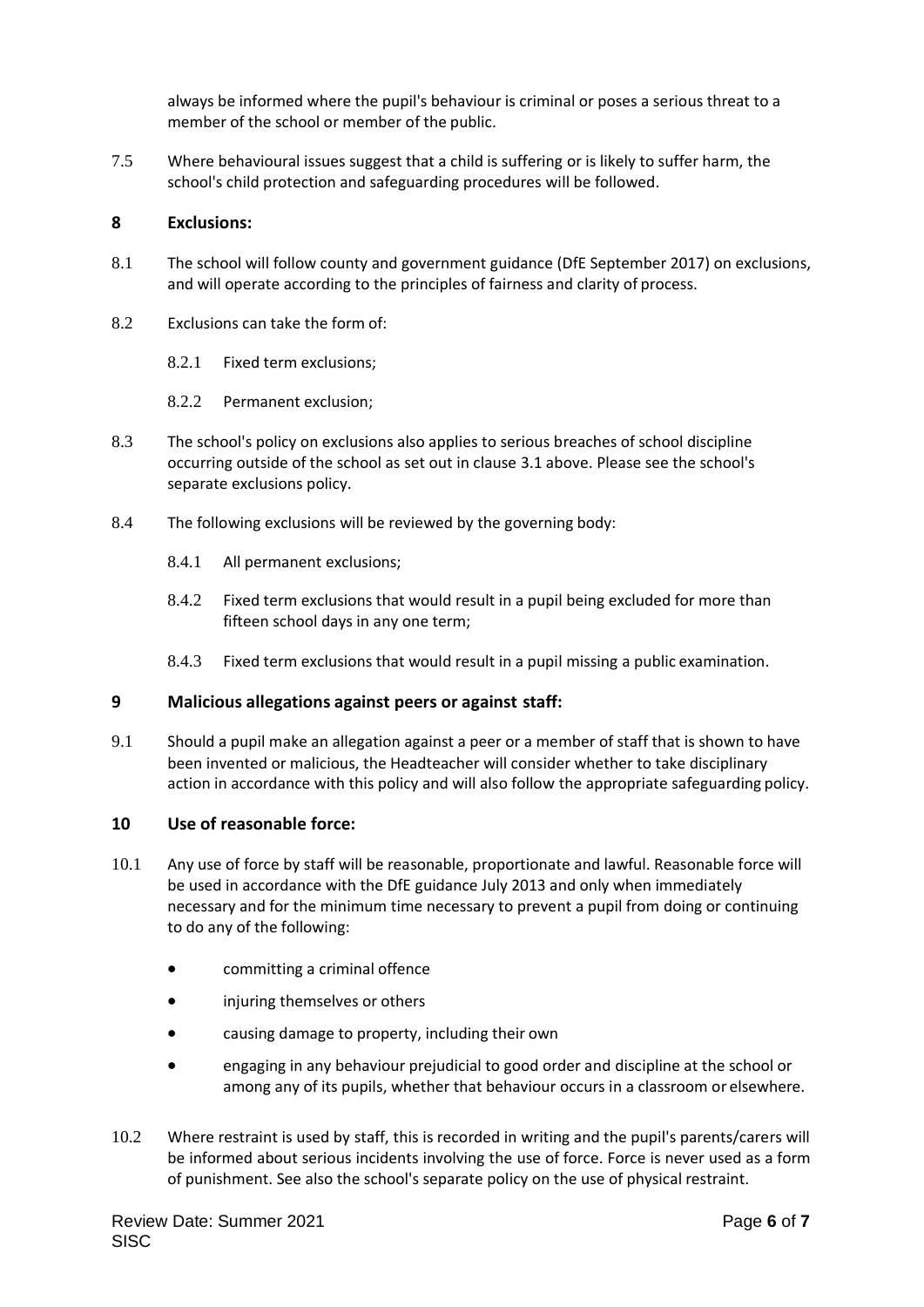# **11 Searching pupils:**

- 11.1 **Informed consent:** The school staff may search a pupil with their consent for any item which is unauthorised within school, or which could cause harm to any member of the school, the pupil themselves or member of the public. If a member of staff suspects that a pupil has a banned item in his / her possession, they can ask the pupil to turn out his or her pockets or bag, in the presence of a middle or senior leader at the school.
- 11.2 Parents and carers will be informed, and the school's 'Substance Misuse' Policy may also be followed.
- 11.3 **Searches without consent**: In relation to prohibited items, as defined below, the Head, and middle or senior leaders authorised by the Head, may search a pupil or a pupil's possessions, without their consent, where they have reasonable grounds for suspecting that a pupil has a prohibited item in their possession.
- 11.4 Parents and carers will be informed, and the school's 'Substance Misuse' Policy may also be followed.
- 11.5 **Prohibited items**: knives or weapons, alcohol, illegal drugs and stolen items and any other items as defined as such.
- 11.6 If a colleague believes a pupil is in possession of a prohibited item, it may be appropriate for a member of staff, in the presence of a middle or senior leader, to carry out:
	- 11.6.1 a search of outer clothing; and / or
	- 11.6.2 a search of school property, e.g. pupils' lockers or desks; and / or
	- 11.6.3 a search of personal property (e.g. bag or pencil case within a locker).
- 11.7 Any search of a pupil or their possessions will be carried out away from audience of other pupils and in the presence of the pupil and two members of staff. The searcher or the second member of staff present will be the same gender as the pupil.
- 11.8 Where the Head, or colleague authorised by the Head, find anything which they have reasonable grounds for suspecting is a prohibited item, they may seize, retain and dispose of that item as appropriate in accordance with the DfE guidance, January 2018.

# **12 Parents/Carers and School Partnerships:**

Parents and Carers are encouraged and supported to take responsibility for the behaviour of the child both inside and outside the school. The school will encourage parents/carers to work in partnership with the school and assist it in maintaining excellent standards of desired behaviour and will be actively encouraged to raise with the school any issues arising from the operation of the policy. Partnership for excellent behaviour, and resilience in partnership are key to the success of the policy.

#### **13 Linked Documents:**

Child Protection and Safeguarding Policies

Keeping Children Safe in Education: for Schools and Colleges – DfE September 2018

Anti-bullying Policy